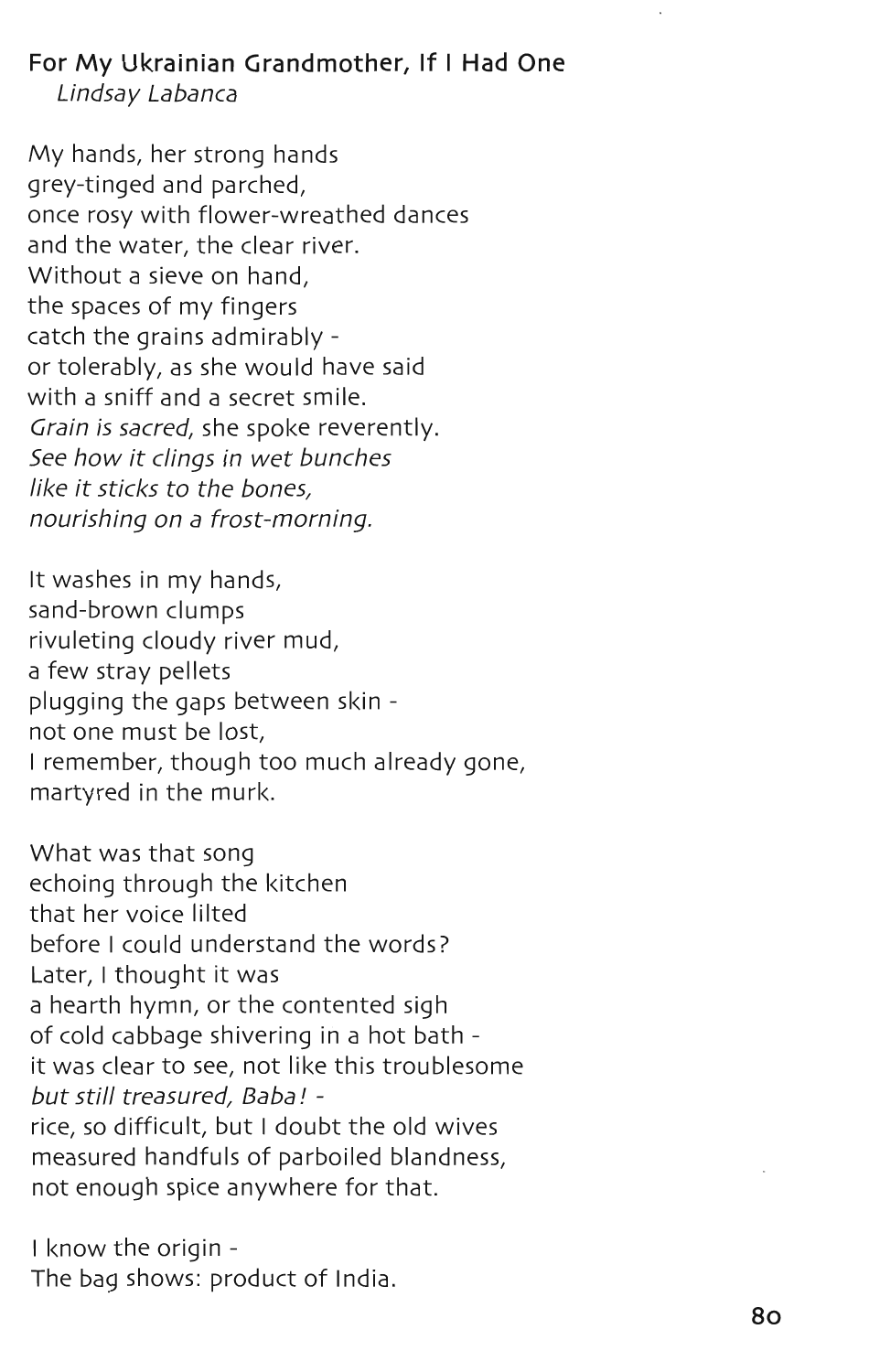Where have I come from? These memories did she craft this once? do I? the tree branches strain to heaven, and wars were fought for less of a tie. Could I then teach you one day?

I'm flattered and flightily tickled, and is that my laughter echoed in the cricking, draining grain? The Pyrex dish isn't the tradition, but neither is the family-sized can of factory-grown tomato sauce and airtight packaged "fresh" dill, red and green of embroideries, flowers, envy and bloodshed.

I am your daughter,

taught on a stove and a dictionary, blushing from misunderstood ways and learning from afar the meaning of placid beyond reach of words, steaming from a nest of native *nachinka*  and reflecting from a plastic sunflower plucked under a night-lamp, wired sky.

Irreflective pool of globby butter, knobs collapsing to lobulated puddles, the droplets within droplets, and still more waiting to show that particular hue of pale gold-brown, amber-ale, sunset-buckwheat gold; this icy white castle, walls unyielding, into dripping-soft caramelized confection, joyous in diving depths of warm churned-milk womb. Now, *na troikh,* the happy peasant, we three sharing a fortune of gold rings, self-contained honey-sweet liquor,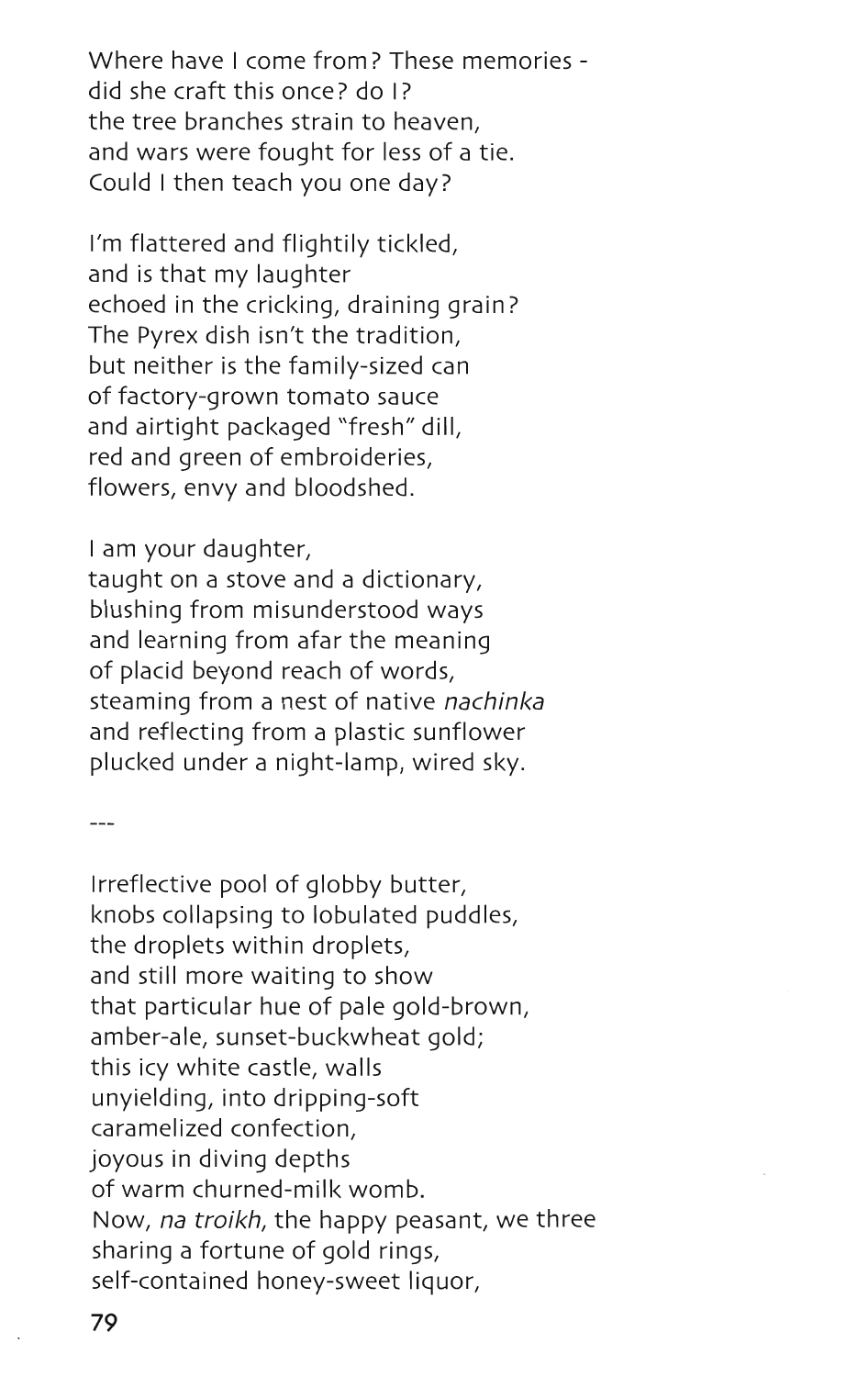hot ichor of ancient harvest-gods mixed into precious seasonings, delighting to melt and meld within while I watch, as they settle into the companionable falling embrace of heavy, heady mead that flows into the pot's open mouth, as I leave them to their cheery narrative; the water turns and flips in playful rebuke while I stare agape at the onion.

 $---$ 

Delicate celery-sage blooming into verdant vibrancy before my silently eager sight, chattering and chasing the water bubbles fleshly green lips parted beyond jealousy or fertility and what do you hide, impliable core, taut veins and rigid ribs turgid with timidity? I sink into thoughts of your secret delights and can only smile indulgence of your modest mask my coaxing caress, oh forgive, in worship of flower layers, this unintended careful violation, gently easing off the warm, damp-thinned frills that spread into twin angel wings at a barely-touch, steady hand easing stroking, filling, tunnel overflowing, teasing back to perfect pulsing encircling in steamed heat and pressing guiding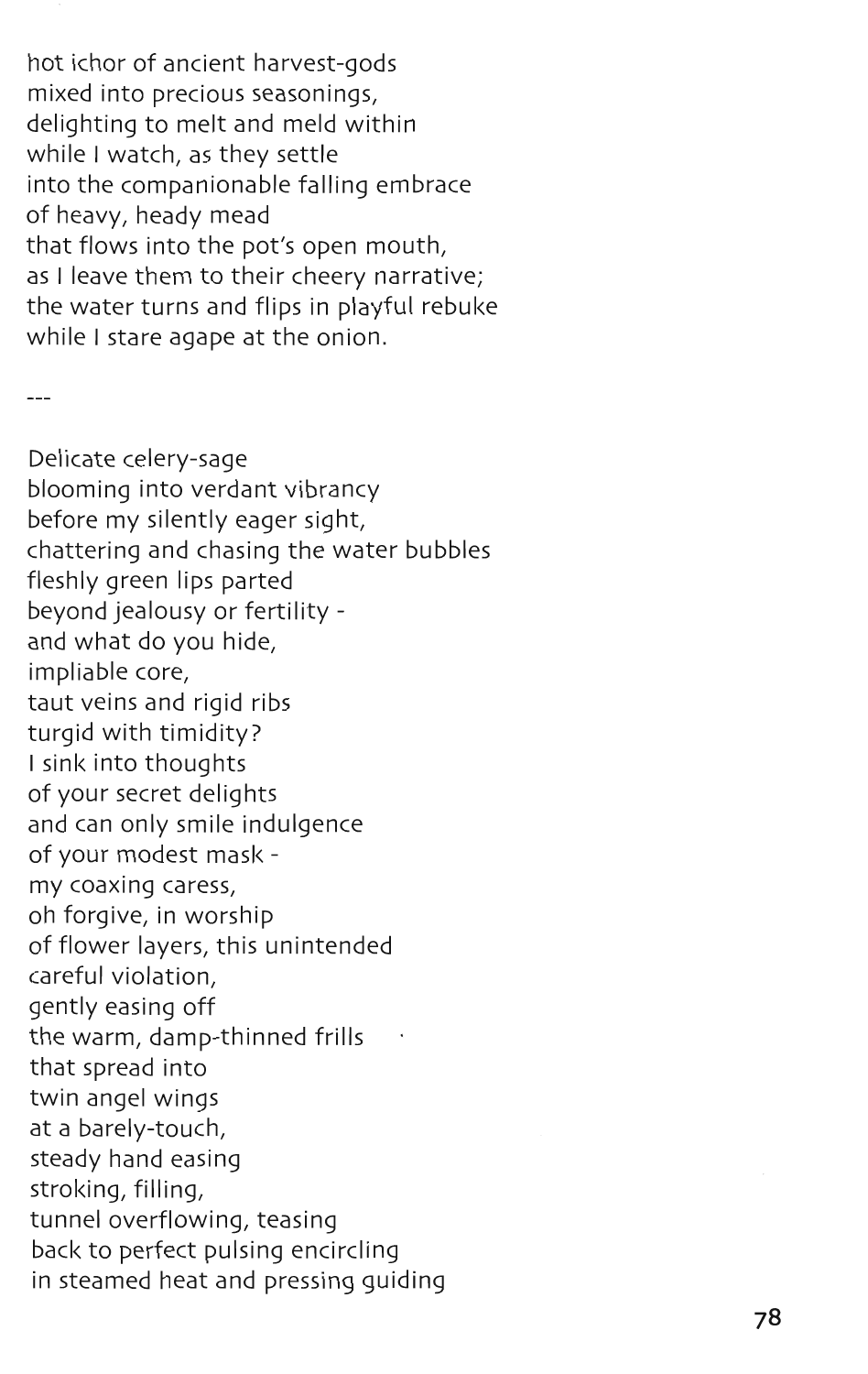encompassed, embraced completed, and hidden no longer, you brilliantly exclaiming green of ripening field, implacable emerald fire.

Little pigeon, little pigeon, pretty pride of quiet kitchen, why rest you so pale and still!

Of soft red fruit I ate my fill, with sweet smetana sopped the rest; here quiet lies my sated breast.

Oh little pigeon, greedy bird, it's time to rise; have you not heard? This lazy-feather cannot stay!

Yet I care not, so come what may, now, bring me juice of ripened vine; no bird fears death with pots of wine!

Oh little pigeon, tender dove, the master here would dearly love the taste of steaming pigeon flesh! And there you are, delightful, fresh; Oh, come now, stir that sleepy breast, dawn's wiser than your evening's rest!

Speak not to me of tsars and kings, nor lecture me on learned things. I'll not leave warmth and goodly fare to see what terrors wait out there! No, here I'll stay, green blankets wrapped, and don't disturb me 'til I've napped!

Oh, wake a little - here's the knife to quickly end your tender life. Oh pigeon, hunger cannot wait... So be it, bird, and here's your fate -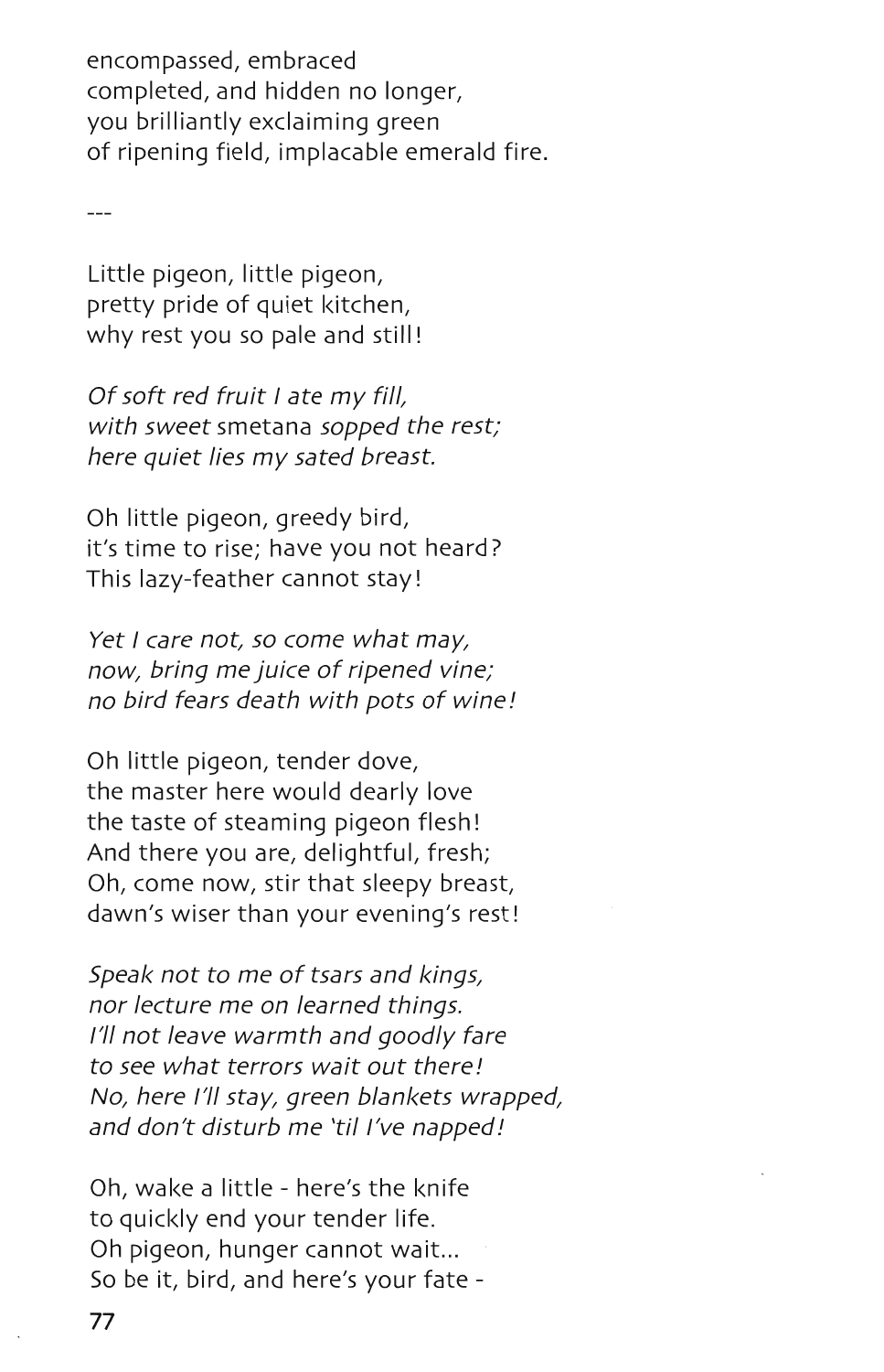but see! Where fly you, fickle pigeon? He's fled this warm and cozy kitchen!

Poor me with neither tail nor wings must fly from what the carver brings woe, such a gift to give a friend!

And here this sad account must end with neither steaming wings nor tail... some vodka now, to chase the tale!

The procedure of drawn-out perfection is stunningly simple to see.

Formidable fire is first found in lightning sparks, and awed sighs hail the holy touch of heaven. Rustic, ribbed, green-frost tissue consolidates in coarse gripping deep, near steppes where miniscule fibrous tips scatter fortressed seed to strident wind.

Desperate hands scramble soil; idealistic hands begin interminable toil.

Unconforming waters of stream and sky transforming brittle bitter grains to sweating, swelling savour, crystalline roots releasing powerful syrup into pulverized, pungent plants. Pristine sap of generated infancy gathered in tugging grips to clump and rot, and force in relentless turmoil to yield: all gather to fill the hollow iron pot, fired by smoking hands away from the field.

Hesitant hands pull flowers free and plunge them to tumultuous delicacy.